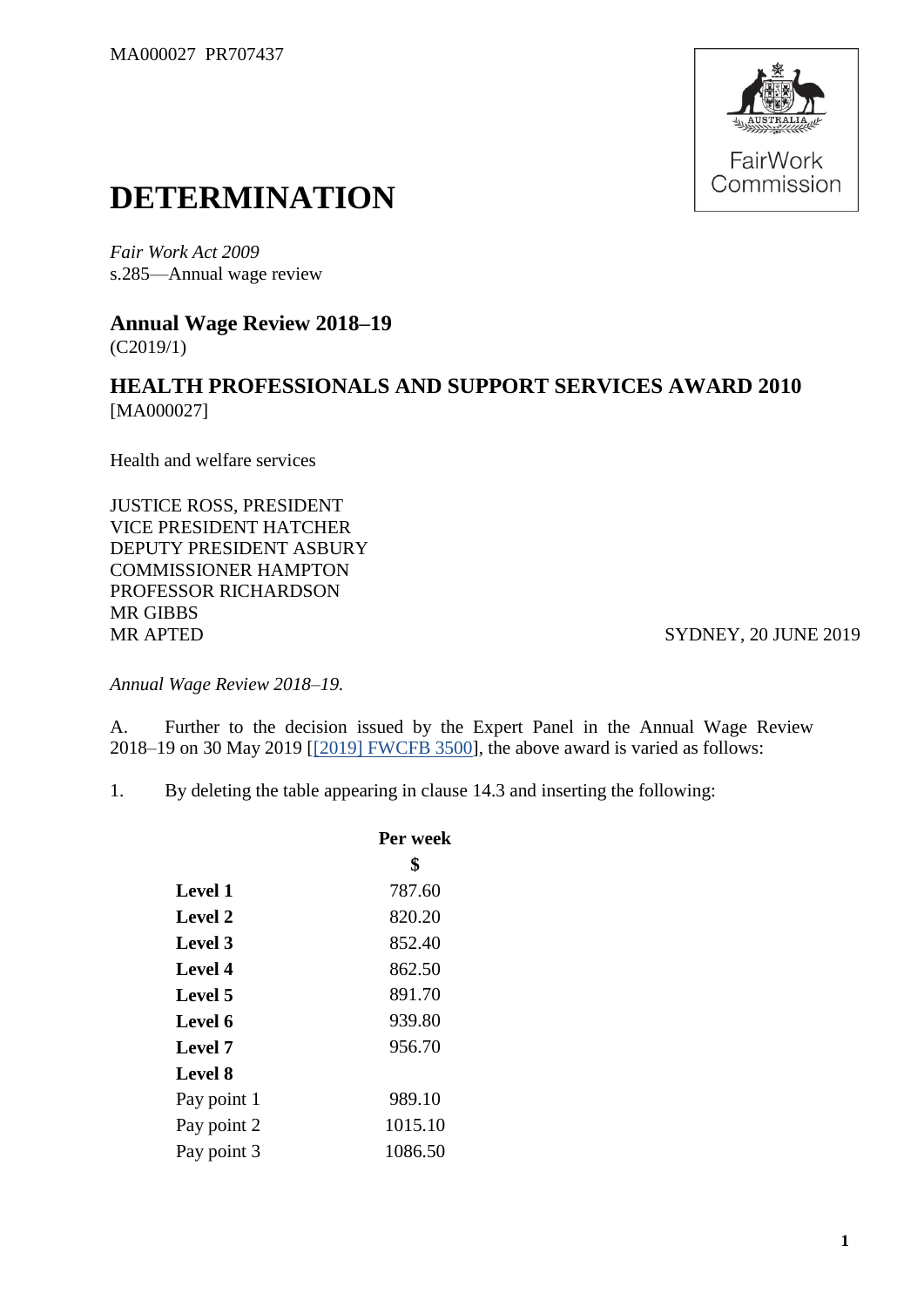## MA000027 PR707437

|             | Per week |  |
|-------------|----------|--|
|             | \$       |  |
| Level 9     |          |  |
| Pay point 1 | 1105.80  |  |
| Pay point 2 | 1145.20  |  |
| Pay point 3 | 1154.20  |  |

2. By deleting the table appearing in clause 15.2 and inserting the following:

|                                       | \$      |
|---------------------------------------|---------|
| Pay point 1 (UG 2 qualification)      | 904.80  |
| Pay point 2 (three year degree entry) | 939.80  |
| Pay point 3 (four year degree entry)  | 981.20  |
| Pay point 4 (masters degree entry)    | 1015.10 |
| Pay point 5 (PhD entry)               | 1105.80 |
| Pay point 6                           | 1145.20 |

3. By deleting the table appearing in clause 15.3 and inserting the following:

|             | Per week |
|-------------|----------|
|             | \$       |
| Pay point 1 | 1151.40  |
| Pay point 2 | 1193.20  |
| Pay point 3 | 1238.70  |
| Pay point 4 | 1288.00  |

4. By deleting the table appearing in clause 15.4 and inserting the following:

|             | Per week |  |
|-------------|----------|--|
|             | \$       |  |
| Pay point 1 | 1343.90  |  |
| Pay point 2 | 1381.50  |  |
| Pay point 3 | 1411.30  |  |
| Pay point 4 | 1473.90  |  |
| Pay point 5 | 1528.40  |  |